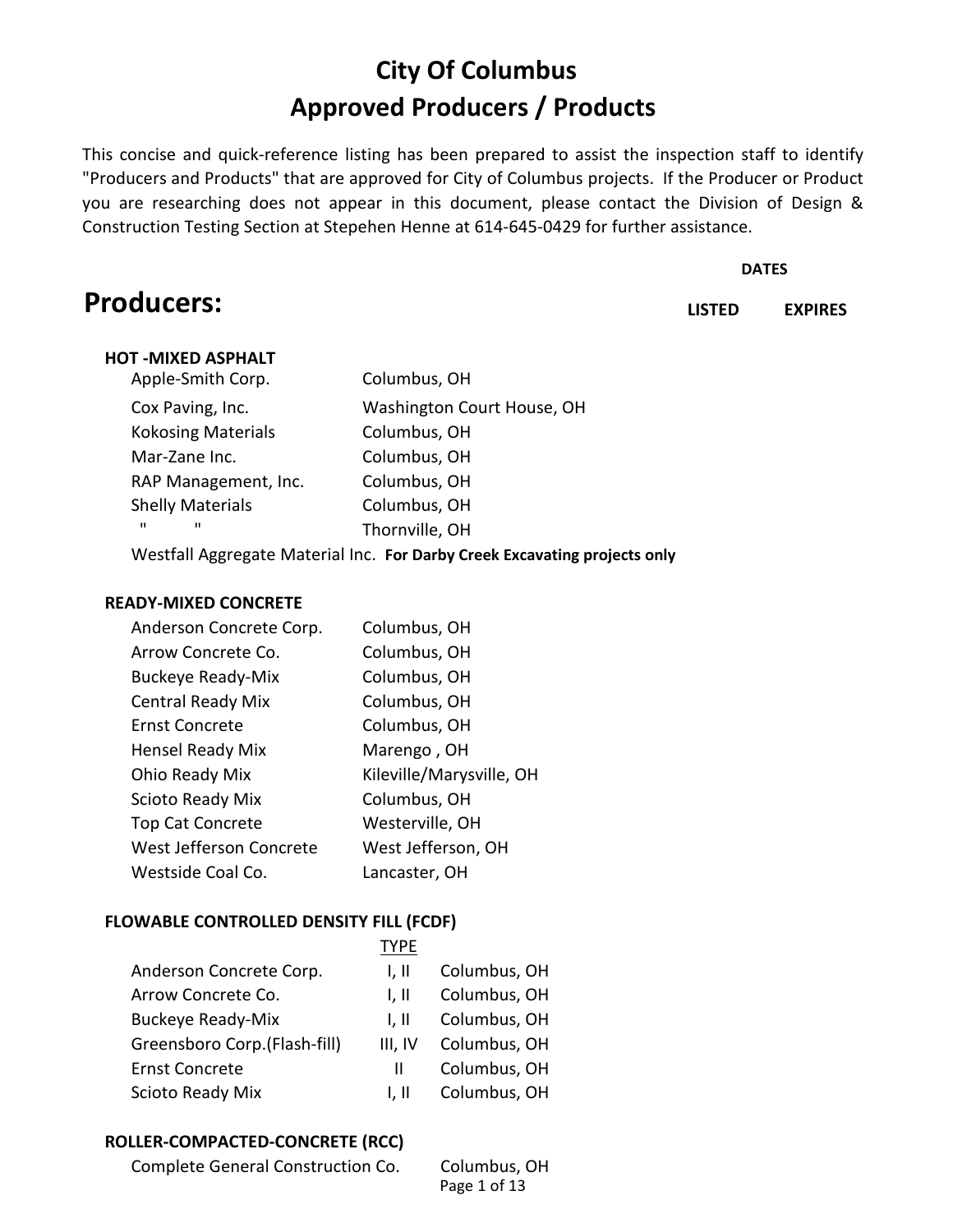**LISTED EXPIRES**

## **Producers:**

*Produced by Anderson Concrete Corp. or CGC Co.*

Savko and Sons, Inc. Columbus, OH  *Produced by Anderson Concrete Corp. or CGC Co.*

George J. Igel & Co, Inc. Columbus, OH  *Produced by Anderson Concrete Corp. or Igel & Co.*

#### **AGGREGATES**

| <b>Brookside</b>                 | Johnstown, OH    |
|----------------------------------|------------------|
| Mason Sand and Gravel            | Columbus, OH     |
| National Limestone               | Delaware, OH     |
| ш<br>ш                           | Lockbourne, OH   |
| Olen                             | Columbus, OH     |
| <b>Shelly Company</b>            | Columbus, OH     |
| $\mathbf{u}$<br>ш                | Ostrander, OH    |
| $\blacksquare$<br>$\blacksquare$ | Marble Cliff, OH |
| <b>Tuffco Sand and Gravel</b>    | Marysville, OH   |
| United Aggregate                 | Mt Vernon, OH    |
| <b>Westfall Materials</b>        | Circleville, OH  |

#### **RECYCLED AGGREGATES**

| Colven Gravel              | Columbus, OH  |
|----------------------------|---------------|
| <b>Complete Resources</b>  | Haul Road, OH |
| $\mathbf{u}$<br>ш          | Swanson, OH   |
| <b>Decker Construction</b> | Columbus, OH  |
| <b>Trucco Construction</b> | Delaware, OH  |
| <b>Metro Materials</b>     | Columbus, OH  |
| <b>National Limestone</b>  | Columbus, OH  |

#### **RIGID PIPE**

| <b>Forterra Concrete Products</b>          | Cincinnati, OH |
|--------------------------------------------|----------------|
| <b>Forterra Concrete Products</b>          | Columbus, OH   |
| <b>Forterra Concrete Products</b>          | Dayton, OH     |
| <b>Forterra Concrete Products</b>          | Macedonia, OH  |
|                                            |                |
| Logan Clay Products Co.                    | Logan, OH      |
| Northern Concrete Pipe, Inc. Sylvania, OH  |                |
| Northern Concrete Pipe, Inc. Clarkston, MI |                |

#### **FLEXIBLE CONDUIT**

#### **Solid Wall, PVC (SDR-35) Storm & Sanitary (6" Thru 15" Dia.)**

Diamond Plastics Grand Island, NE

Page 2 of 13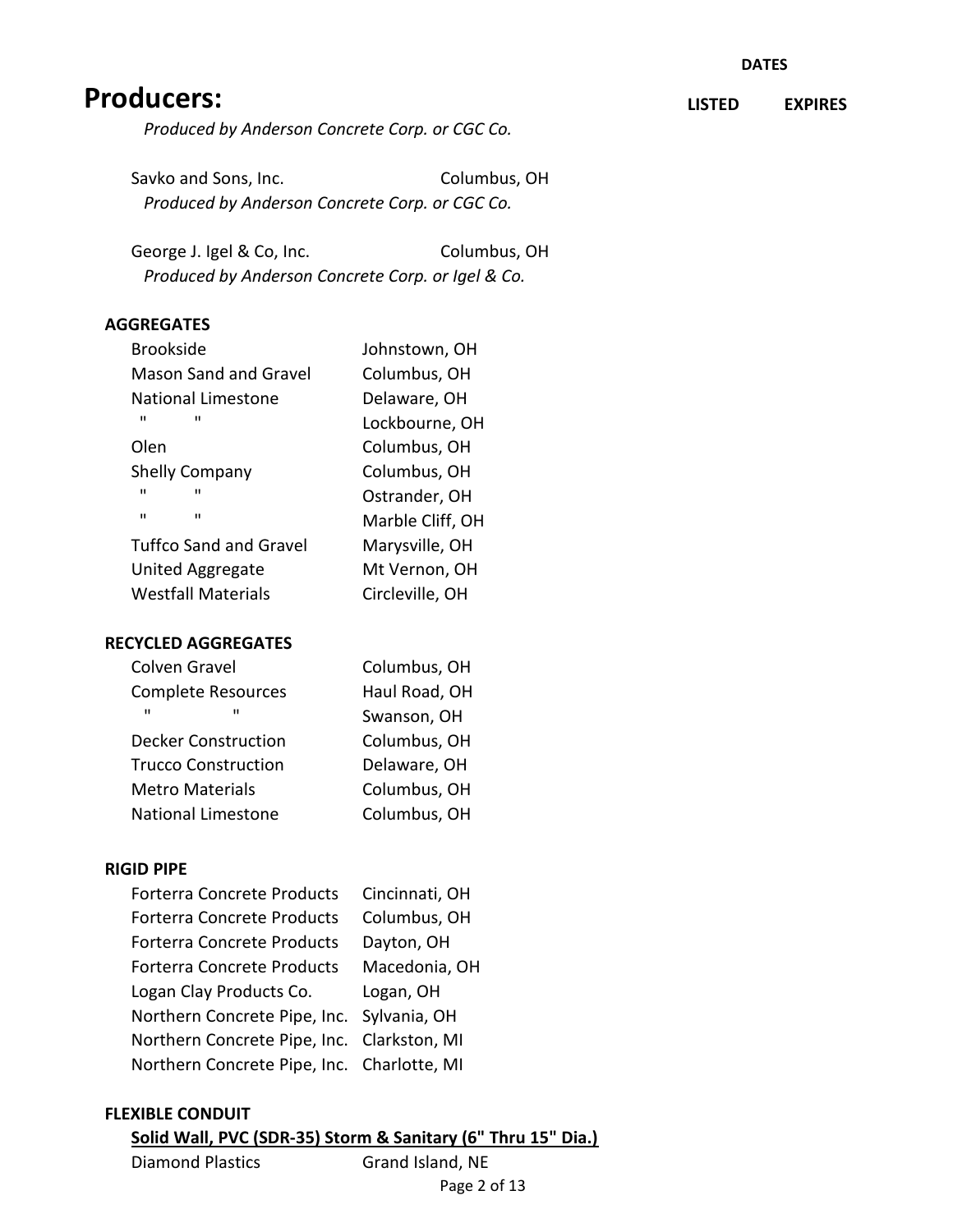#### **DATES**

**LISTED EXPIRES**

## **Producers:**

| <b>Freedom Plastics</b>     | Jamesville, WI     |
|-----------------------------|--------------------|
| Jet Stream                  | Siloam Springs, AR |
| J-M Manufacturing Co., Inc. | Livingston, NJ     |
| National                    | Binghamton, NY     |
| North American              | Houston, TX        |
| PW Eagle                    | Buckhannon, WV     |
| Royal                       | Ontario, CAN       |

#### **Profile Wall, PVC-Storm & Sanitary (8" thru 48" Dia.)**

| Contech A-2000      | Columbus, OH |
|---------------------|--------------|
| Ultra-Rib, PW Eagle | Columbia, MI |

#### **Corrugated Polypropylene, Sanitary & Storm Sewer, ( 12" thru 60" )** 11/11/2013

SaniTite HP/HP Storm, Advanced Drainage Systems (ADS) Columbus, OH

#### **Corrugated Polyethylene, Storm Sewer only, ( 8" thru 60" )**

Advanced Drainage Systems (ADS) Columbus, OH

#### **Ductile Iron Pipe**

| American Pipe           | Birmingham, AL |
|-------------------------|----------------|
| <b>Clow Corporation</b> | Coshocton, OH  |
| U.S. Pipe               | Birmingham, AL |

#### **Fiberglass Reinforced Pipe**

Hobas Pipe USA, Inc. (Hobas) Houston, TX

#### **FLEXIBLE CONDUIT-PRELIMINARY APPROVAL ONLY\***

#### **Solid Wall, Large-Diameter (PVC) Plastic Sewer Pipe (18" - 36")**

| <b>Diamond Plastics</b>     | Grand Island, NE |
|-----------------------------|------------------|
| <b>Freedom Plastics</b>     | Jamesville, WI   |
| J-M Manufacturing Co., Inc. | Livingston, NJ   |
| North American              | Houston, TX      |

#### **Profile Wall, PVC-Storm & Sanitary (8" thru 48"Dia.)**

Ultra-Corr Columbia, MO

#### **Corrugated Polyethylene, Storm Sewer only, ( 12" thru 60" ) ASTM F 2648**

Mega Green, Advanced Drainage Systems (ADS) Approved for use outside the public right-of way only, within the City of Columbus

#### **Corrugated Polyethylene, Storm Sewer only, ( 8" thru 60" )**

Page 3 of 13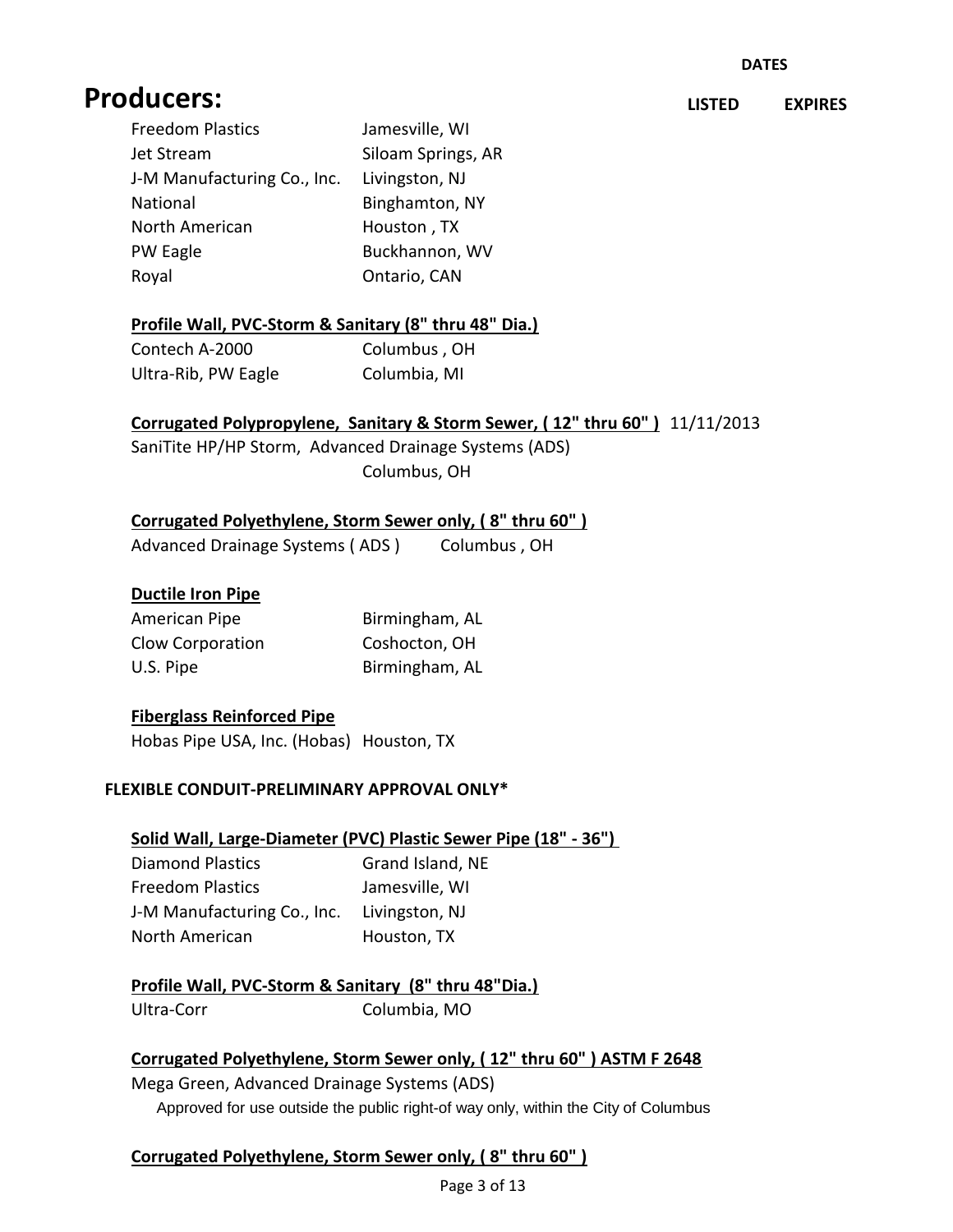Poly-Drain, Baughman Tile Paulding, OH Haviland Drainage Haviland, OH

### **Corrugated Steel, Aluminized Type2 ( 18" thru 84" )**

Ultra-Flo, Contech Construction Products Inc. Mitchell, IND

#### **Fiberglass Reinforced Pipe**

Flowtite, U.S. Composite Pipe South, LLC Zachary, LA

#### **CONCRETE STRUCTURES**

#### **Manholes, Catch Basins & Inlets**

| <b>Bluffton Concrete</b>          | Bluffton, OH         |
|-----------------------------------|----------------------|
| E.C. Babberts, Inc.               | Canal Winchester, OH |
| $\mathbf{u}$<br>ш                 | Lancaster, OH        |
| <b>Forterra Building Products</b> | Columbus, OH         |
| ш<br>ш                            | Dayton, OH           |
| KOI Precast Concrete, Inc.        | Burlington, KY       |
| <b>Lindsay Concrete Products</b>  | Canal Fulton, OH     |
| Mack Industries, Inc.             | Strongsville, OH     |
| Mack Industries, Inc.             | Mt. Vernon, OH       |
| Meredith Brothers, Inc. * pull    |                      |
| boxes only                        | Columbus, OH         |
| <b>Norwalk Concrete</b>           | Norwalk, OH          |
| Robert Oldham's, Ltd.             | Sidney, OH           |
|                                   |                      |

#### **Outside Drop MH'S**

| E. C. Babberts, Inc.  | Canal Winchester, OH |
|-----------------------|----------------------|
| ш<br>                 | Lancaster, OH        |
| Mack Industries, Inc. | Strongsville, OH     |
| Mack Industries, Inc. | Mt. Vernon, OH       |

#### **Precast Box Culverts & Bridges**

| <b>Bridgetek</b>                    | Wilder, KY       |
|-------------------------------------|------------------|
| <b>Forterra Building Product</b>    | Columbus, OH     |
| ш<br>п                              | Dayton, OH       |
| <b>Lindsay Concrete Products</b>    | Canal Fulton, OH |
| <b>Mack Industries</b>              | Strongsville, OH |
| <b>Prestressed Services of Ohio</b> | Mt. Vernon, OH   |
| <b>Tecspan Concrete Products</b>    | Columbus, OH     |
| Mack Industries, Inc.               | Strongsville, OH |
| Mack Industries, Inc.               | Mt. Vernon, OH   |

**LISTED EXPIRES**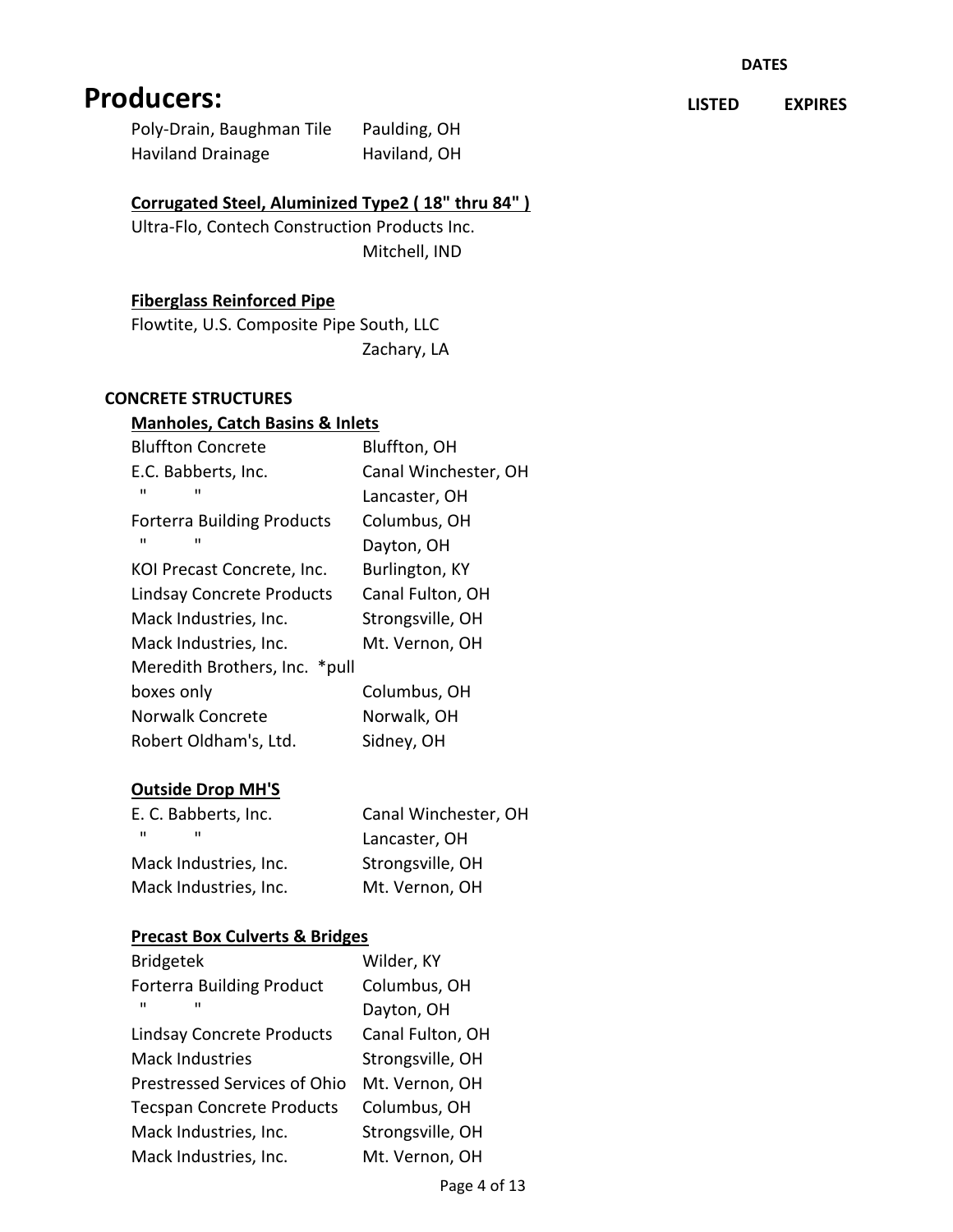**DATES**

## **Producers:**

#### **LISTED EXPIRES**

#### **DETECTABLE WARNINGS**

| Type "D"-Surface-Mounted, Thin Tile and Thin Molded Sheet Goods (Rigid & Flexible)<br><b>ACCESS-TILE</b> |             | 4/2/2014   |
|----------------------------------------------------------------------------------------------------------|-------------|------------|
| Access Product, Inc 241 Main St, Suite 10                                                                | Buffalo, NY |            |
| Phone: 888-673-4022                                                                                      |             |            |
| www.accesstile.com                                                                                       |             |            |
|                                                                                                          |             |            |
| Armor-tile Replacable Ccast-in-Place Detectable/Tactile Warning Tile, "Access Tile"                      |             |            |
| Access Tile 2x2 Curved Replaceable Cast-in-Place - Part # ACC-R-2X2CRV                                   |             |            |
| Access Tile 3x5 Replaceable Cast-in-place - Part # ACC-R-3X5                                             |             |            |
| Access Tile 3x4 Replaceable Cast-in-place - Part #ACC-R-3X4                                              |             |            |
| Access Tile 2x5 Replaceable Cast-in-place - Part #ACC-R-2X5                                              |             |            |
| Access Tile 2x4 Replaceable Cast-in-place - Part #ACC-R-2X4                                              |             |            |
| Access Tile 2x3 Replaceable Cast-in-place - Part #ACC-R-2X3                                              |             |            |
| Access Tile 2x2 Replaceable Cast-in-place - Part #ACC-R-2X2                                              |             |            |
| Access Tile 1x1 Replaceable Cast-in-place - Part #ACC-R-1X1                                              |             |            |
| Type "E" - Concrete Inset                                                                                |             |            |
| <b>ACCESS-TILE</b>                                                                                       |             | 4/2/2014   |
| ACCESS PRODUCT, INC 241 MAIN ST, SUITE100                                                                |             |            |
| BUFFALO NY 14203                                                                                         |             |            |
| Phone: 888-673-4022                                                                                      |             |            |
| www.accesstile.com                                                                                       |             |            |
| Armor-tile Replacable Ccast-in-Place Detectable/Tactile Warning Tile, "Access Tile"                      |             |            |
| Access Tile 2x2 Curved Replaceable Cast-in-Place - Part # ACC-R-2X2CRV                                   |             |            |
| Access Tile 3x5 Replaceable Cast-in-place - Part # ACC-R-3X5                                             |             |            |
| Access Tile 3x4 Replaceable Cast-in-place - Part #ACC-R-3X4                                              |             |            |
| Access Tile 2x5 Replaceable Cast-in-place - Part #ACC-R-2X5                                              |             |            |
| Access Tile 2x4 Replaceable Cast-in-place - Part #ACC-R-2X4                                              |             |            |
| Access Tile 2x3 Replaceable Cast-in-place - Part #ACC-R-2X3                                              |             |            |
| Access Tile 2x2 Replaceable Cast-in-place - Part #ACC-R-2X2                                              |             |            |
| Access Tile 1x1 Replaceable Cast-in-place - Part #ACC-R-1X1                                              |             |            |
| ASPHALT REJUVENATOR/SEALER: PRELIMINARY APPROVAL ONLY*                                                   |             |            |
| <b>BIORESTOR</b>                                                                                         |             | 10/30/2017 |
| 2506 Fair Road                                                                                           |             |            |
| Sidney, OH 45365                                                                                         |             |            |
| 937-498-9803                                                                                             |             |            |
| www.biorestor.com                                                                                        |             |            |
| CLAY BRICK PAVERS: PRELIMINARY APPROVAL ONLY                                                             |             |            |
| Pine Hall Brick                                                                                          |             | 11/20/2015 |
| 2701 Shorefair Drive                                                                                     |             |            |
| Winston-Salem, NC 27105                                                                                  |             |            |
|                                                                                                          |             |            |
|                                                                                                          |             |            |
| 800-334-8689<br>Local: 336-721-7500                                                                      |             |            |

The Belden Brick Company 11/20/2015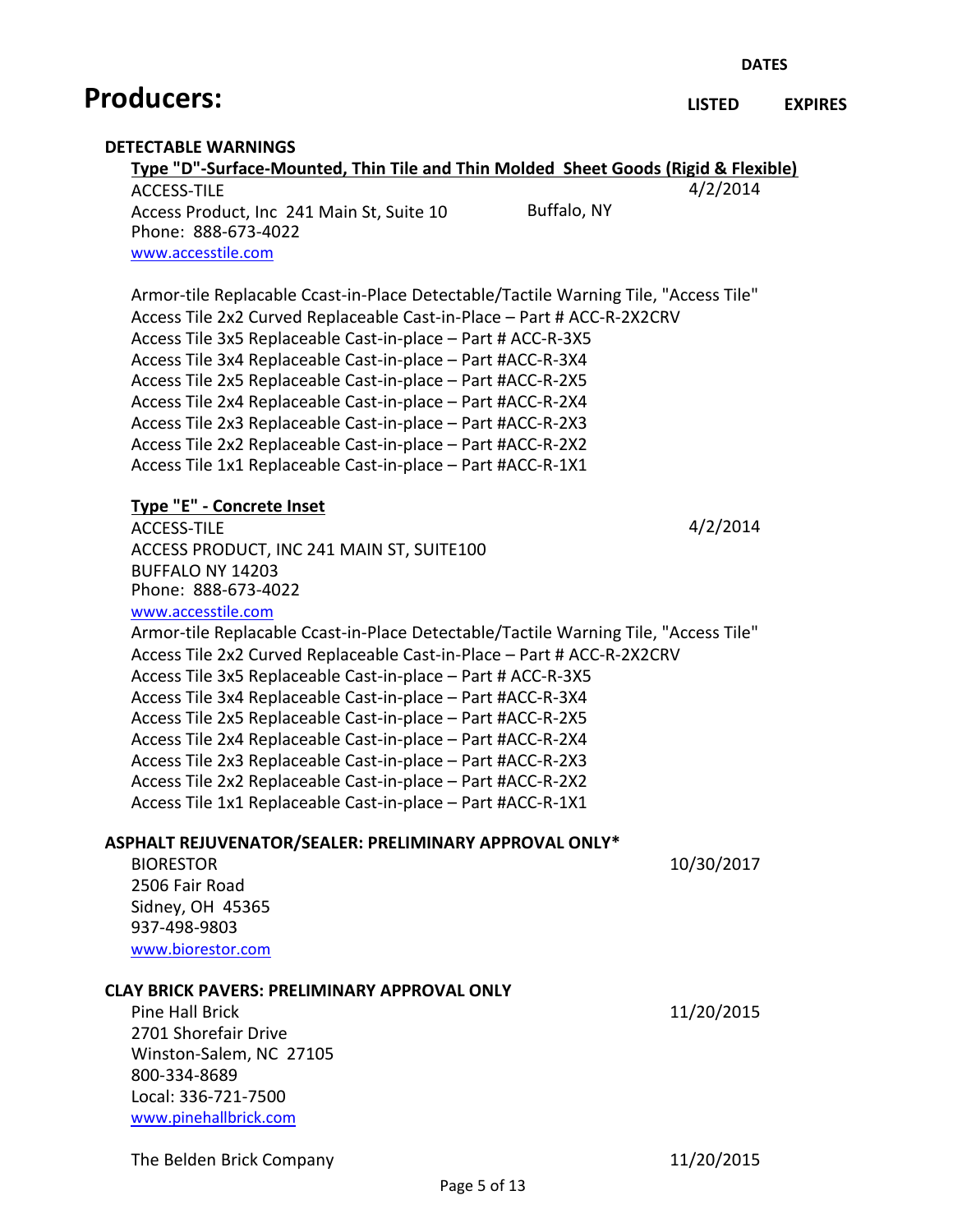**LISTED EXPIRES**

PO Box 20910 Canton, Ohio 44701-0910 Phone: 330-451-2031 [www.beldenbrick.com](http://www.beldenbrick.com/)

#### **CLEVELAND QUARRIES SAND STONE CURB: PRELIMINARY APPROVAL ONLY**6/22/2017

Contact: Dave Dunn Cleveland Quarries 850 West River Rd. Vermilion, Ohio 44089 (440) 963-4008 - office (440) 963-4011 - fax (517) 214-7671 - cell www.clevelandquarries.com

#### **RECLAIMED HOCKING BLOCK BRICK PAVER: PRELIMINARY APPROVAL ONLY PER PLAN NOTES\***

**MKSK** 

**Kyle D. Albert, PLA | ASLA**

Director of Projects - Affiliated Entities Administration & Planning Physical Planning & Real Estate 200 McCracken Power Plant, 2003 Millikin Road, Columbus, OH 43210 614-292-9649 Office 614-563-8395 Mobile [albert.66@osu.edu](mailto:albert.66@osu.edu) 

#### **CONCRETE PAVERS/PERMEABLE CONCRETE PAVER: PRELIMINARY APPROVAL ONLY\***

Endura Color Pavers Endura Color+ Pavers Unilock Ohio, Inc. 9/2/2015 12560 Sheets Road, Rittman, OH 4427 Office: (330) 927-4000 ext.108 | Mobile: (330) 414-3480 | Fax: (330) 927-4100 Web: www.unilock.com

Aqua Bric Type 4L - Dura Denz Oberfields LLC 528 London Road Delaware, Ohio 43015

#### **DETECTABLE WARNINGS: PRELIMNARY APPROVAL ONLY\***

**Type "A" -Pre-Cast, Manufactured Clay and Concrete Pavers**  Whitacre-Greer Fireproofing CNO LONGER APPROVED AS OF 1400 S. Mahoning Avenue, **5-Jan-09** Alliance, OH 44601 [Detectable warning ADA Brick] Phone: (800) WGPAVER, (330) 823-1610 E-mail: Info@wpaver.com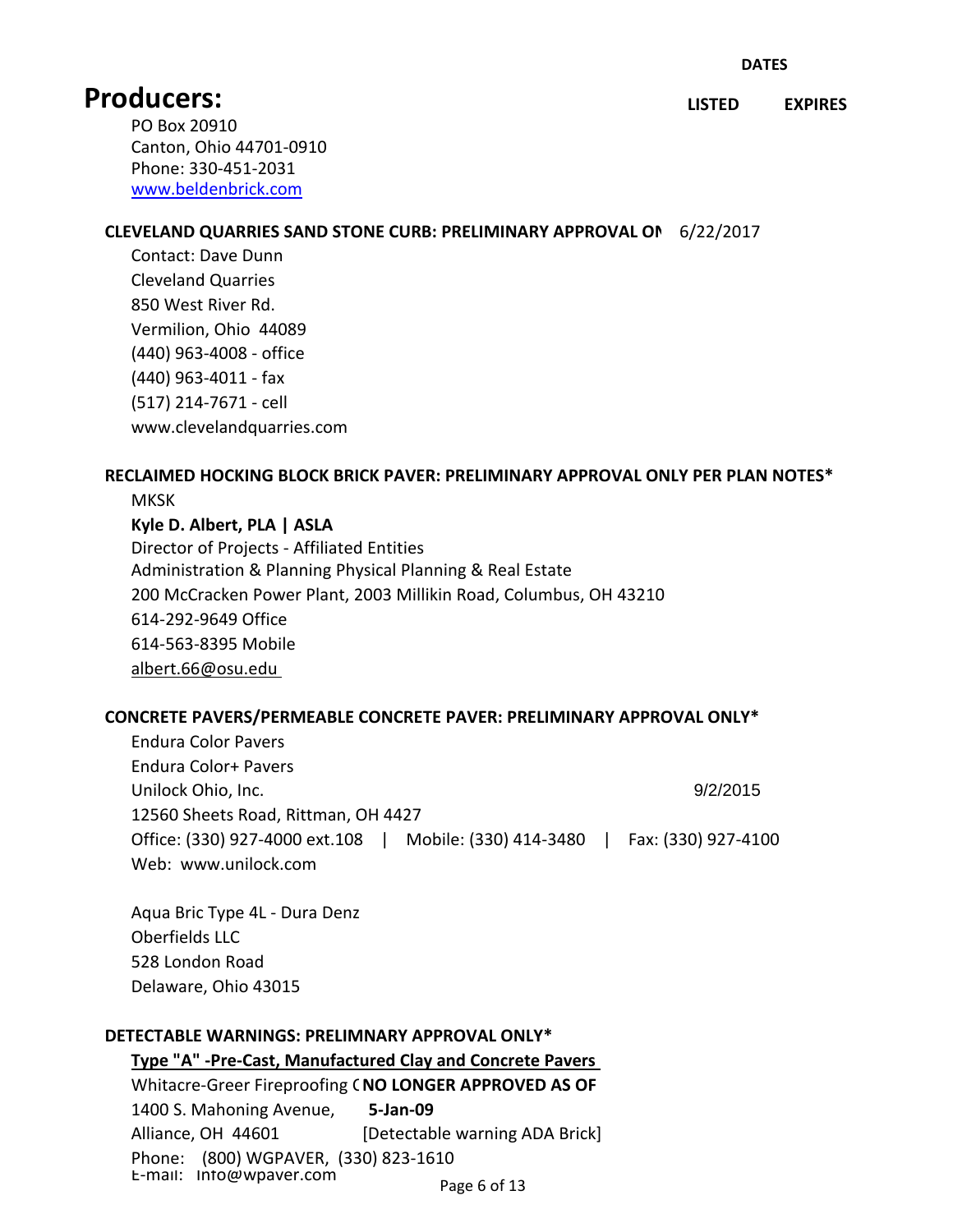**LISTED EXPIRES**

Web: www.wgpaver.com

Hanover Architectural Products, Inc. 240 Bender Rd., Hanover, PA 17331 [Reconstituted pressed limestone & granite Detectable Warning Pavers ] Phone: (717) 637-0500 Fax: (717) 637-7145 Web: www.hanoverpavers.com

Wausau Tile, Inc. P.O. Box 1520 Wausau, WI 54402 [Detectable warning ADA Paver] Phone: (715) 359-3121 (800) 388-8728 FAX: (715) 359-7456 Web: www.wausautile.com

TufTile, Inc. 1200 Flex Ct., Lake Zurich, IL 60047 Phone: (888)-960-8897 [www.tuftile.com](http://www.tuftile.com/) Polymer and Cast Iron Detectable Warnings

#### **Type "B"-Surface-Applied or Surface-Formed Domes**

- No Type "B" products are currently approved for use by the City of Columbus -

#### **Type "C"-Stamped, Color Dyed Concrete**

- No Type "C" products are currently approved for use by the City of Columbus -

#### **Type "D"-Surface-Mounted, Thin Tile and Thin Molded Sheet Goods (Rigid & Flexible)**

ADA Solutions, Inc. P.O. Box 3, North Bellerico, MA 01862 Phone: (800) 372-0519 FAX: (978) 262-9125 Web: www.adatile.com

AlertTile 10/11/2013 215 S. Water Street Suite 103 Wilmington, NC 28401 Phone: (877) 232-6287 Fax: (910) 762-7115

Engineered Plastics Inc.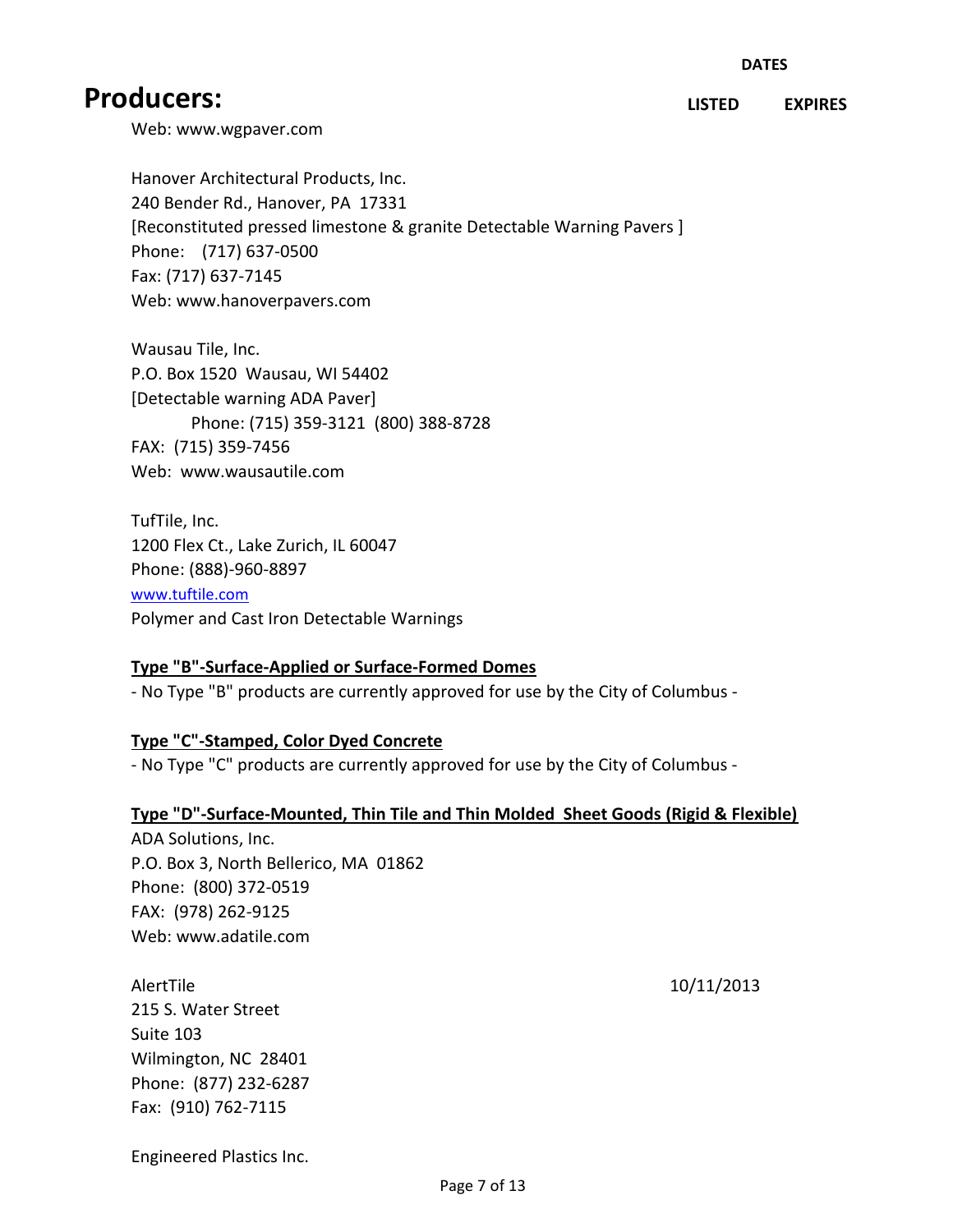**LISTED EXPIRES**

Olympic Towers, 300 International Drive, Suite 100 Williamsville, NY 14221 ["Armor-Tile" epoxy polymer composite surface applied tiles] Phone: (800) 682-2525 or (716) 842-6039 Fax: (800) 769-4463 Web Web:www.armor-tile.com

Neenah Foundry Company 2121 Brooks Avenue, Box 729 Neenah, WI 54956 [Detectable Warning Plate] Phone: (800)558-5075 Fax: (920) 729-3661 Web: www.nfco.com

#### **Type "E" - Concrete Inset**

ADA Solutions, Inc. P.O. Box 3, North Bellerico, MA 01862 Phone: (800) 372-0519 FAX: (978) 262-9125 Web: www.adatile.com

AlertTile 215 S. Water Street Suite 103 Wilmington, NC 28401 Phone: (877) 232-6287 Fax: (910) 762-7115

East Jordan Iron Works 1855 Feddern Ave Grove City OH 43123 Phone: (614) 871-2436 or (614) 402-1598 Email address: greg.probasco@ejco.com

Engineered Plastics Inc. Olympic Towers, 300 International Drive, Suite 100 Williamsville, NY 14221 ["Armor-Tile" vitrified polymer composite (VPC) cast-in-place tiles] Phone: (800) 682-2525 or (716) 842-6039 Fax: (800) 769-4463 Web: www.armor-tile.com

**TufTile, Inc.**  1200 Flex Ct., Lake Zurich, IL 60047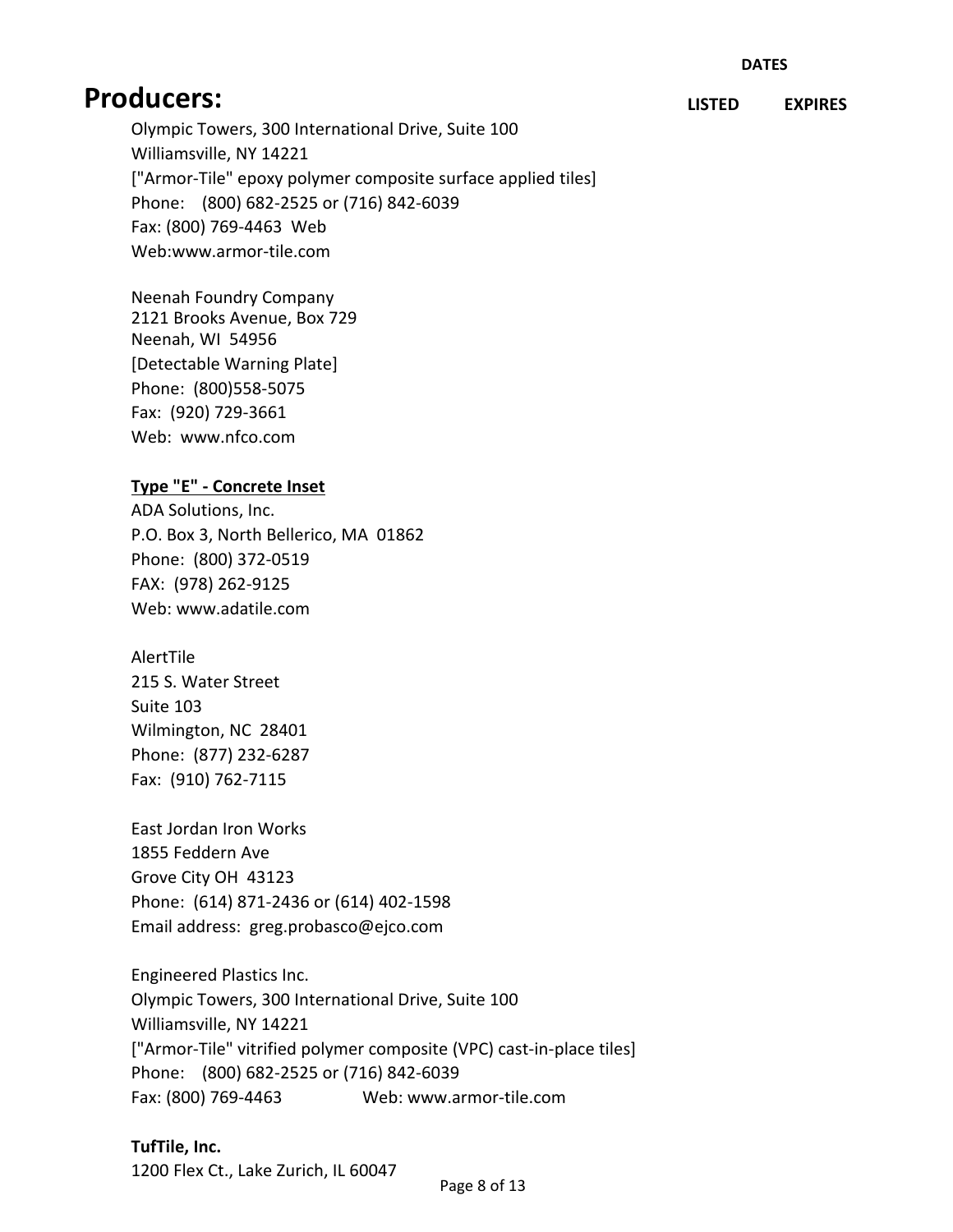Phone: (888)-960-8897

[www.tuftile.com](http://www.tuftile.com/)

**Polymer and Cast Iron Detectable Warnings Only**

#### **MISCELLANEOUS PRODUCTS (LIST IN ALPHABETICAL ORDER):**

Wausau Tile, Inc. P.O. Box 1520 Wausau, WI 54402 [Detectable warning ADA Paver] Phone: (715) 359-3121 (800) 388-8728 FAX: (715) 359-7456 Web: www.wausautile.com

#### **ASPHALT CEMENTS, EMULSIONS**

| Producer - Supplier       | Product |                    |     |
|---------------------------|---------|--------------------|-----|
| <b>Phillips Petroleum</b> |         | SS-1 RS-1 Columbus | OH. |
| <b>Phillips Petroleum</b> |         | SS-1H Columbus     | OH. |

#### **CONCRETE CURING COMPOUND**

| Manufacturer & Product                                  |                                |
|---------------------------------------------------------|--------------------------------|
| Euclid Chemical, Kurez Vox<br>Euclid Chemical, Kurez DR | Cleveland, OH<br>Cleveland, OH |
| Sonneborn, Kure-N-Seal                                  | Shakopee, MN                   |
| Sonneborn, Kure-N-Seal W                                | Shakopee, MN                   |
| Sonneborn, Kure-N-Seal 25                               | Shakopee, MN                   |
| Sonneborn, Kure 1315                                    | Shakopee, MN                   |

#### **DETECTOR LOOP SEALANT: PRELIMINARY APPROVAL ONLY\***

*Manufacturer & Product* BASF, Gold Label All Season Loop Sealant Shakopee, MN 3M / Bondo, Bondo P - 606 Atlanta, GA

#### **GASKET CONNECTIONS, SEWER PIPE & STRUCTURES**

| Material       | Application                                                    |
|----------------|----------------------------------------------------------------|
| A-LOK          | (Manholes, Cast-in-gasket, Compression fit)                    |
| Dura-Seal      | (Manholes, Cast-in-gasket, Compression fit)                    |
| Forsheda 114   | (Manholes, Cast-in-gasket)                                     |
| Forsheda 138   | (Manholes, Cast-in-gasket)                                     |
| Kor-N-Seal     | (Manholes, Three Component, Boot)                              |
| O-Ring/Profile | (Manholes & Sewer Pipe, Confined gasket, Single offset Gasket) |
| Press Seal     | (Manholes, Three Component, Take-up clamp)                     |

#### **GEOGRIDS**

**LISTED EXPIRES**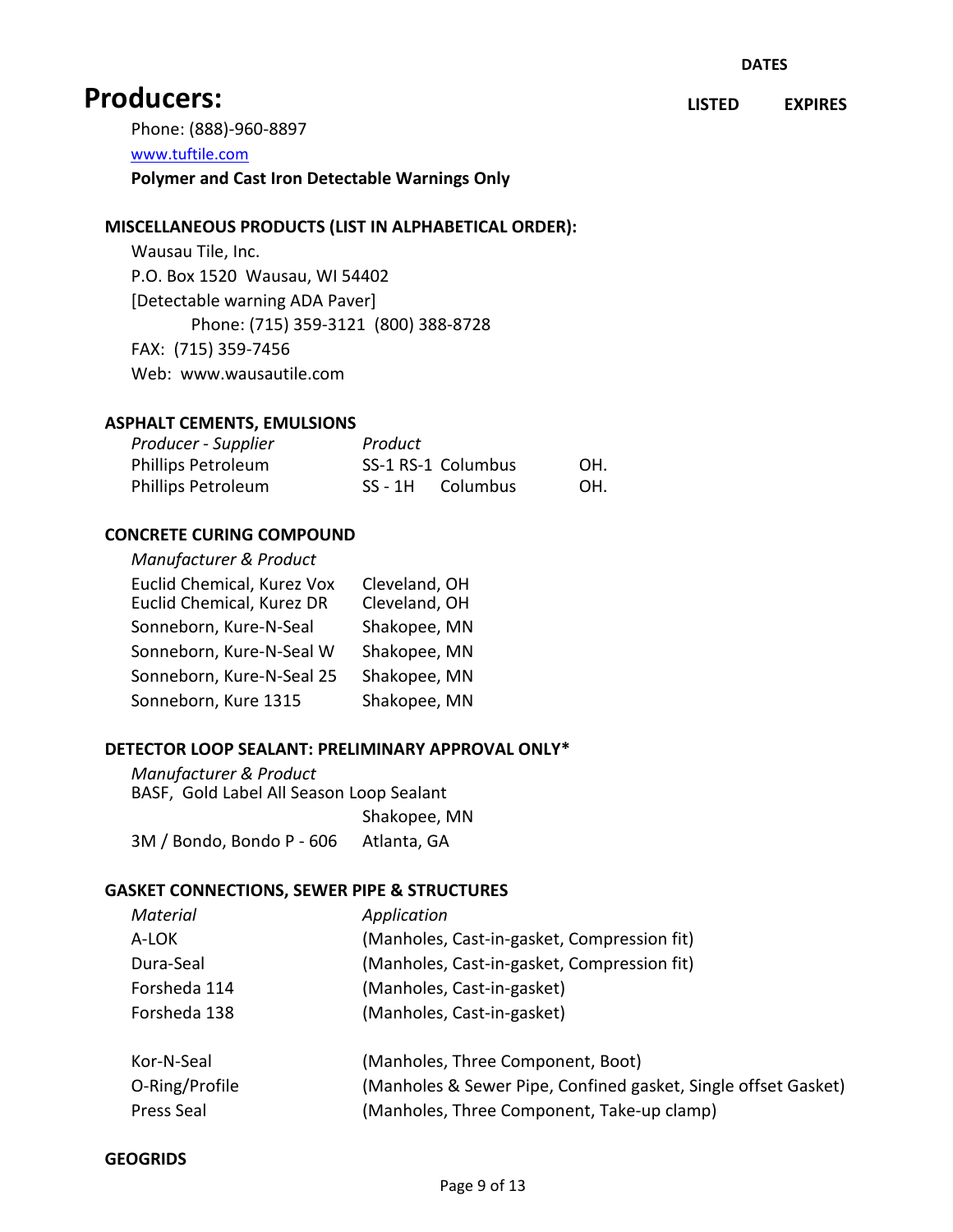**LISTED EXPIRES**

| Manufacturer | Product                                       | Supplier          |  |
|--------------|-----------------------------------------------|-------------------|--|
| Huesher      | Fornit 20, 30, 30/30 Midwest Pipe / Fergerson |                   |  |
| Tensar       | BX-1100                                       | Site Supply Inc.  |  |
| $\mathbf{u}$ | BX-1200                                       | $\mathbf{u}$<br>ш |  |
| ш            | BX-1300                                       | ш<br>п            |  |

#### **STRUCTURAL SOIL SYSTEMS**

#### **Stratavault**

Citygreen USA 5450 W 83rd St Los Angeles, CA 90045

#### **Silvacell**

Deeproot Green Infrastructure, LLC 101 Montgomery Street, Suite 2850 San Francisco, CA 94105

#### **JOINT WRAPS**

| Application                                |
|--------------------------------------------|
| (Large Diameter Sewer Pipe & Box Culverts) |
| (Large Diameter Sewer Pipe & Box Culverts) |
| (Large Diameter Sewer Pipe & Box Culverts) |
| (Large Diameter Sewer Pipe & Box Culverts) |
| (Large Diameter Sewer Pipe & Box Culverts) |
|                                            |

#### **MANHOLE ADJUSTING RINGS**

| Set-in Step Style, on Frame           | (Metal Pivoted Turnbuckle) |
|---------------------------------------|----------------------------|
| American Highway Products Bolivar, OH |                            |
| <b>Andrews Metal Products</b>         | Youngstown, OH             |

# **MANHOLE CHIMNEY LINERS: PRELIMINARY APPROVAL ONLY\***<br>CIPMH <sup>TM</sup> Lamar. MO

Lamar, MO

### **MANHOLE CHIMNEY SEALS: PRELIMINARY APPROVAL ONLY\***

| Cretex | Waukesha, WI |
|--------|--------------|
| NPC    | Milford, NH  |

#### **POLYMER CONCRETE MANHOLE**

Meyer Polycrete Alverado, TX

(U.S. Composite Pipe South)

#### **MANHOLE REHABILITATION LINING: PRELIMINARY APPROVAL ONLY\***

Spraywall Birmingham, ALA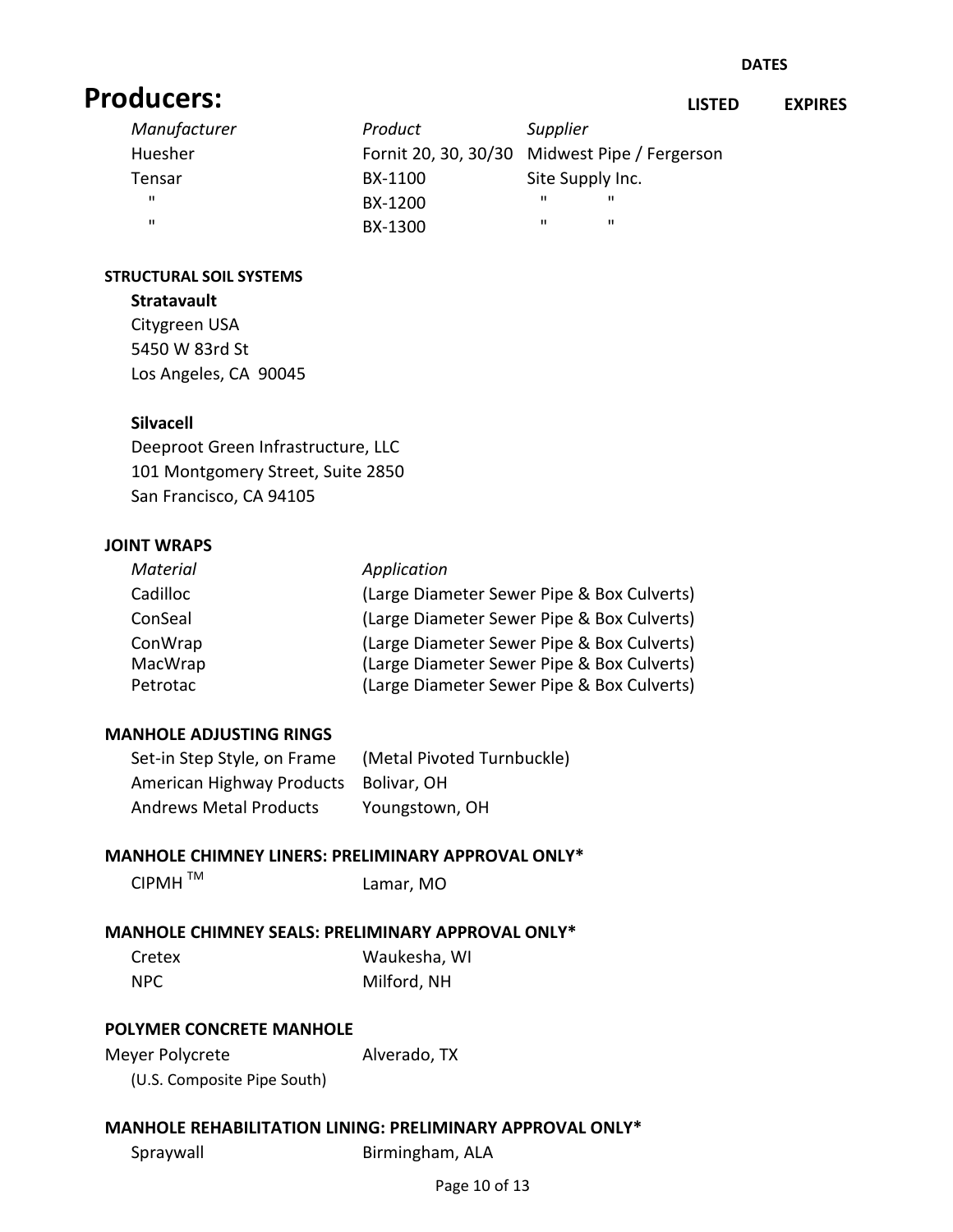|                                                      |                                                               | <b>DATES</b>  |                |
|------------------------------------------------------|---------------------------------------------------------------|---------------|----------------|
| <b>Producers:</b>                                    |                                                               | <b>LISTED</b> | <b>EXPIRES</b> |
| <b>MANHOLE AND INLET CASTING</b>                     |                                                               |               |                |
| East Jordon                                          | Columbus, OH                                                  |               |                |
| Neenah                                               | Columbus, OH                                                  |               |                |
| POLYMERIC JOINT SAND: PRELIMINARY APPROVAL ONLY*     |                                                               |               |                |
| HP2 Polymeric Jointing Sand for Pavers<br>Techniseal |                                                               | 8/19/2013     |                |
| 300, Liberte avenue                                  | Toll Free Phone: 1-800-465-7325                               |               |                |
| Candiac, Quebec<br>Canada<br>J5R 6X1                 | Toll Free Fax: 1-800-933-3035                                 |               |                |
| Gator Maxx Sand Bond, Polymeric Sand                 |                                                               | 8/19/2013     |                |
| Alliance Designer Products Inc.                      | TOLL FREE: 1.866.212.1611                                     |               |                |
| 225 Boulevard Bellerose West                         | FAX: 450.624.1622                                             |               |                |
| Laval, Quebec<br><b>H7L 6A1</b>                      | EMAIL: info@alliancegator.com                                 |               |                |
| <b>PREFORMED EXPANSION JOINT MATERIAL</b>            |                                                               |               |                |
| Manufacturer                                         | Product                                                       |               |                |
| W.R. Meadows                                         | Ceramar                                                       |               |                |
| <b>JD Russell Company</b>                            | ReFlex                                                        |               |                |
| Nomaco                                               | Nomaflex                                                      |               |                |
|                                                      | SELF CONSOLIDATING CONCRETE (SCC): PRELIMINARY APPROVAL ONLY* |               |                |
| <b>Admixture Suppliers</b>                           |                                                               |               |                |
| <b>SIKA</b>                                          | Columbus, OH                                                  |               |                |
| W.R. Grace                                           | Columbus, OH                                                  |               |                |
| <b>BASF</b>                                          | Cleveland, OH                                                 |               |                |
| <b>TRACKLESS TACK COAT</b>                           |                                                               |               |                |
| Meredith Brothers, Inc.                              | Columbus, OH                                                  |               |                |
| Seaboard Asphalt EM-50-TT Trackless Tack Coat        |                                                               |               |                |
| Seaboard Asphalt Products Company                    |                                                               |               |                |
| 3601 Fairfield Road                                  |                                                               |               |                |
| Baltimore MD 21226                                   |                                                               |               |                |
| Distributor:                                         |                                                               |               |                |
| Shelly and Sands                                     |                                                               |               |                |

1731 Old State Route 7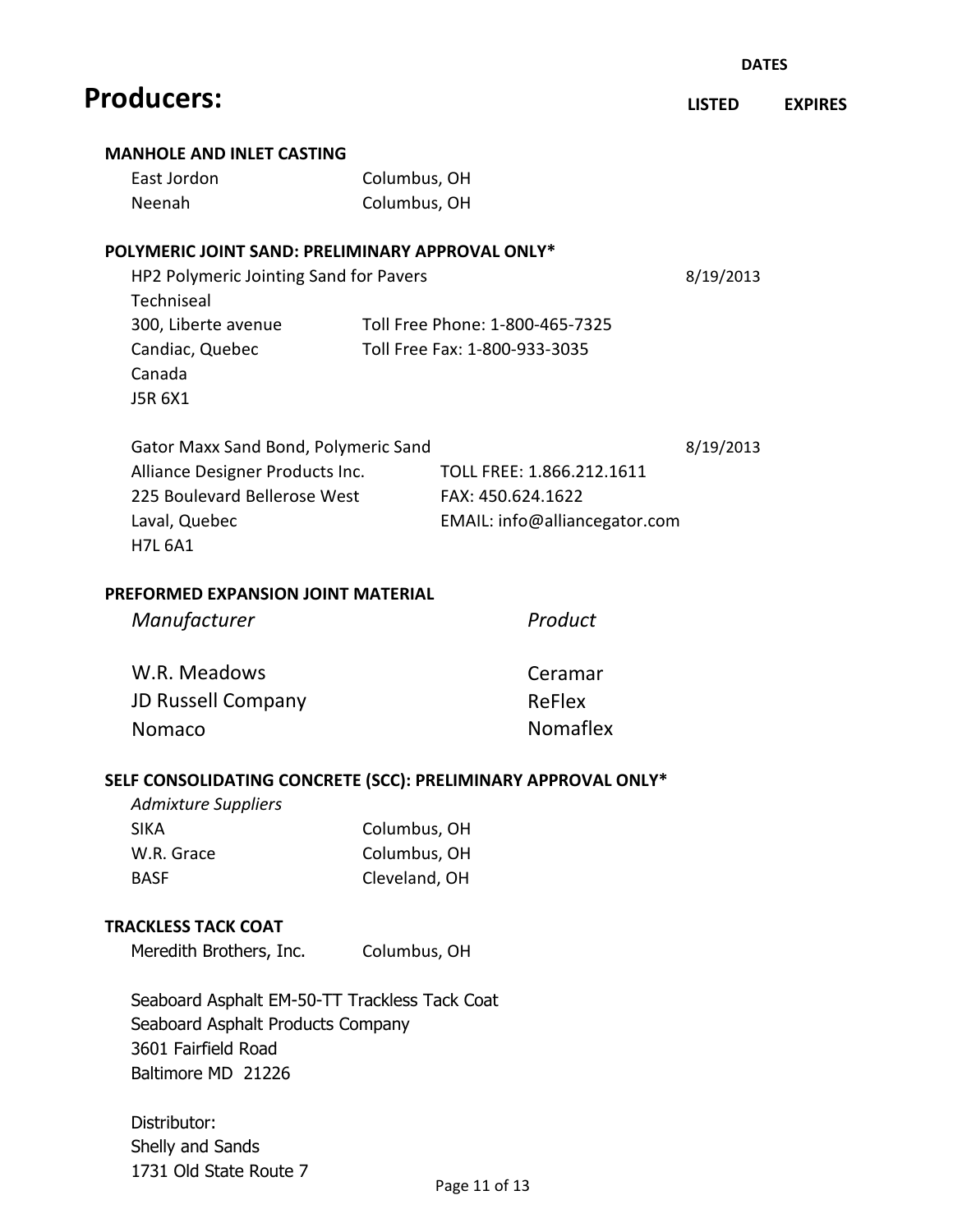**LISTED EXPIRES**

Rayland, Ohio 43943

Marathon Trackless Tack 11001 Brower Rd North Bend, Ohio 45052

#### **PLASTIC PIPE FITTINGS**

| GPK   | Multi-fitting                       |
|-------|-------------------------------------|
| Harco | Vassalo name changed Tigre 4/1/2010 |
| JM    | Plastic-Trends                      |

#### **PRECAST STRUCTURE PRODUCERS APPROVED FOR USE OF SCC**

| <b>Bluffton Concrete</b>         | Bluffton, OH         |
|----------------------------------|----------------------|
| E.C. Babberts, Inc.              | Canal Winchester, OH |
| $\mathbf{u}$<br>ш                | Lancaster, OH        |
| <b>Forterra Building Product</b> | Columbus, OH         |
| $\mathbf{u}$<br>ш                | Dayton, OH           |
| KOI Precast Concrete, Inc.       | Burlington, KY       |

| <b>Lindsay Concrete Products</b> | Canal Fulton, OH |
|----------------------------------|------------------|
| Mack Industries, Inc.            | Strongsville, OH |
| Mack Industries, Inc.            | Mt. Vernon, OH   |
| Norwalk Concrete                 | Norwalk, OH      |
| Robert Oldham's, Ltd.            | Sidney, OH       |

#### **WATER PROOFING**

| Material | Application       |
|----------|-------------------|
| GeoTac   | (Type 2 Membrane) |
| PavePrep | (Type 3 Membrane) |

#### **WATER QUALITY UNITS**

| Manufacturer                  | <b>Brand</b>        |
|-------------------------------|---------------------|
| Advance Drainage Systems Inc. |                     |
| Aquashield                    | Aqua-Swirl          |
| Contech Stormwater            | Vortechs            |
| Environmental 21, LLC         | <b>UNIS V - 510</b> |
| Hydro International           | Downline Defender   |
| Kristar                       | Flogard             |

#### **WYE CONNECTIONS & REPAIR COUPLERS**

*Material Application*

Fernco Coupler (All Materials, Pipe to Pipe) Insert-A-Tee (Plastic to Concrete, Plastic to Plastic)

Page 12 of 13